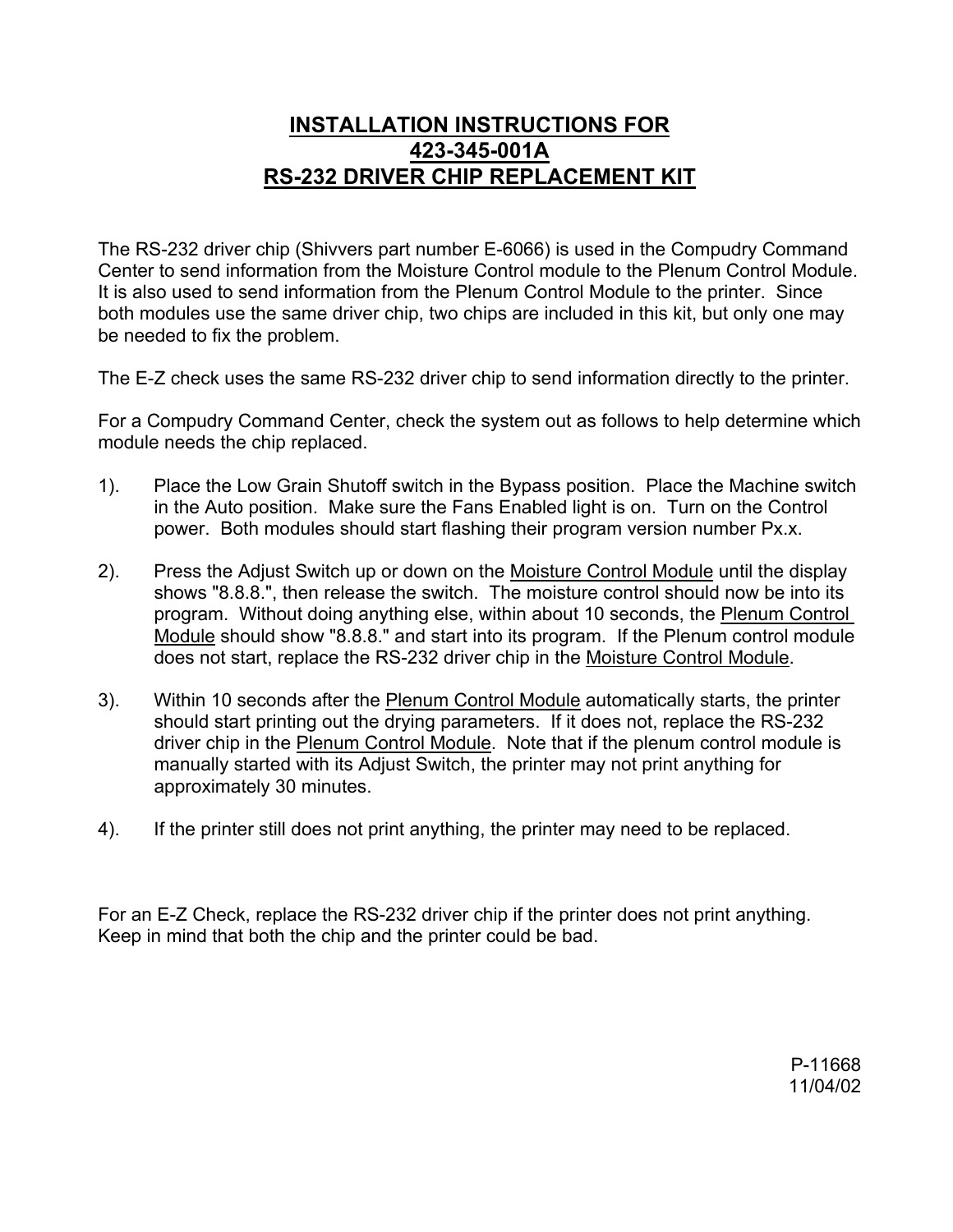## **INSTALLING THE RS-232 DRIVER CHIP IN THE COMMAND CENTER OR E-Z CHECK**



## **DISCONNECT AND LOCK OFF POWER TO THE ENTIRE DRYING SYSTEM!!!**

These instructions show replacing the RS-232 driver chip in the Plenum Control module but the same procedure applies for the Moisture Control module or the E-Z Check.

Make sure the low amperage control voltage indicator is not on to verify that the power has been turned off. Double check by turning the control panel switch to start, and see that nothing comes on.

Remove the wiring access cover on the Plenum control module by removing the 2 screws holding it in place. Unhook the wiring harnesses by pulling **straight down** on the 2 connectors being careful not to bend any of the pins in the socket. Remove the 2 remaining Phillips head screws (as shown below) holding the control board in, and remove the Plenum control module from the Command center.



Once the control module has been removed from the command center or the E-Z Check, the faceplate will need to be taken off to gain access to the circuit board. Remove the knob by using a small straight screwdriver to loosen the set screw on the knob. The set screw is on the opposite side of the pointer. Loosen the set screw just enough for the knob to slide off. This will help to get the knob back to the right position later.

After the knob has been removed take out the four remaining screws holding the faceplate on. This will allow access to the circuit board where the RS-232 driver chip is located.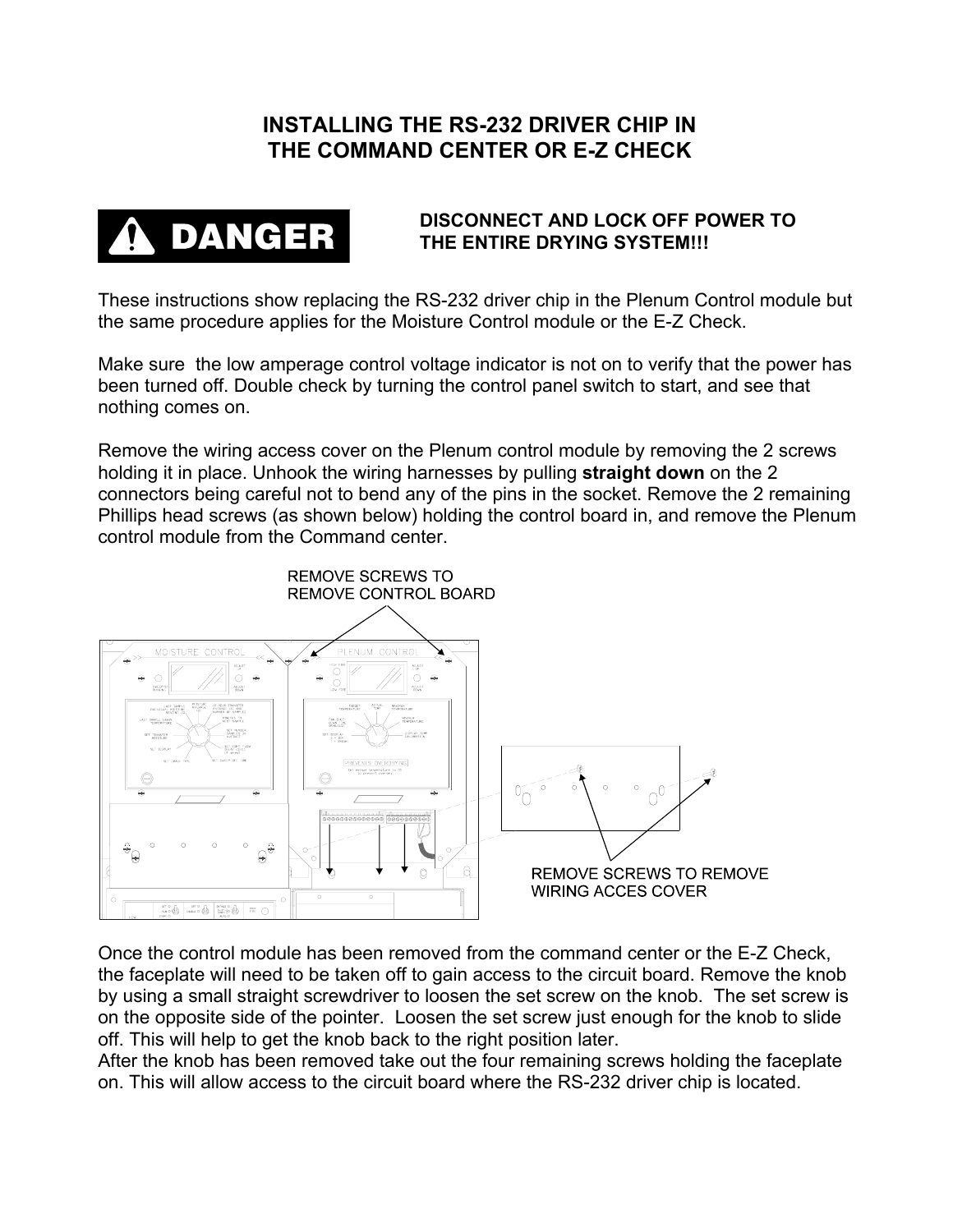## **CHIP REMOVAL**

**ATTENTION:** The chips on the circuit board are static sensitive devices. Before handling any of these devices be sure to touch a grounded metal object first. Try to avoid touching the pins on the chips during handling. Leave chips in their shipping container until ready to install.

The RS-232 driver chip is a 20 pin chip located on the right hand side of the circuit board about in the middle. It may be difficult to read, but it should be labeled with the numbers 203 or 233 in the part number. It could be MAX233CPP, or ADM233LJN, or MAX203ECPP, or something similar.



A tool will be needed to remove the chip from its socket. A small straight screwdriver will work. An offset flat screwdriver from NAPA, part # 374, or a 1½" roofing nail, may work, but may need some modifications made on a grinder. The tool needs to be thin enough to slide between the socket and the chip.

Insert the tool between the socket and the chip on either end. Rock the tool back and forth gently lifting the chip about half way out of the socket. Go to the other end and do the same